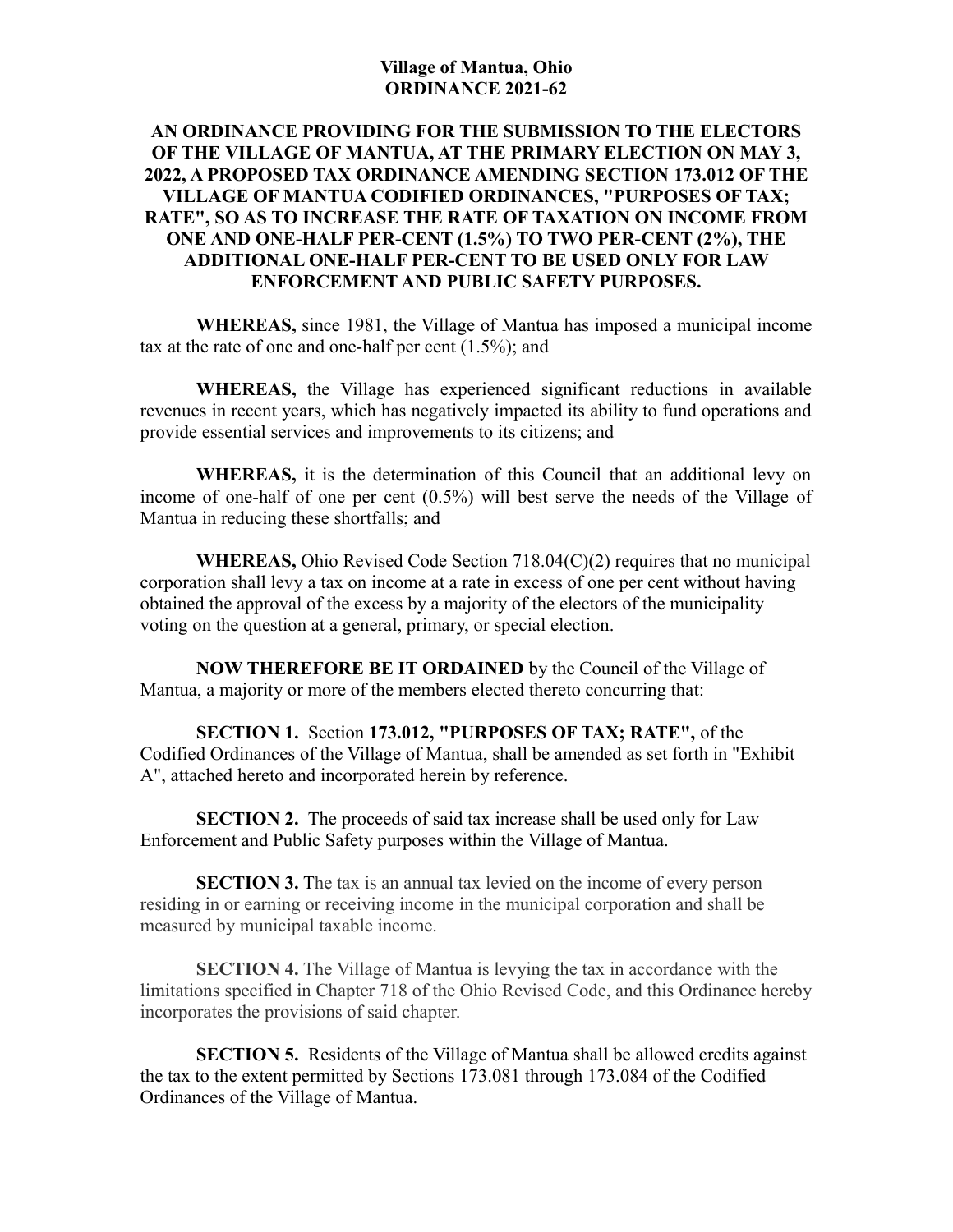#### **Village of Mantua, Ohio ORDINANCE 2021-62**

**SECTION 6.** Pursuant to Ohio Revised Code Section 718.04(C)(2), these proposed amendments to the Income Tax Code shall be filed with the Board of Elections of Portage County, Ohio, and a Resolution shall be passed by this Council directing the Board of Elections to place same upon the ballot for general voter approval or rejection at the Primary Election on May 3, 2022, as provided by law.

**SECTION 7.** Should the proposed Amendment enumerated herein be rejected by the electors of the Village of Mantua, the currently effective version of the Village of Mantua Codified Ordinances, Tax Code Section 173.012 shall remain in full force and effect.

**SECTION 8**. All other provisions of the Codified Ordinances of the Village of Mantua shall remain in full force and effect.

**SECTION 9.** It is hereby found and determined that all formal actions of this Council concerning and relating to the passage of this Ordinance were adopted in an open meeting of the Council, and that all deliberations of this Council and any of its committees that resulted in such formal actions were in meetings open to the public, in compliance with Section 121.22 of the Ohio Revised Code.

**SECTION 10.** This Ordinance, and the income tax increase authorized herein, shall become effective on the First day of July, 2022, provided that it is approved by a majority of the electors of the municipality voting on the question at the primary election held on May 3, 2022.

**PASSED** in Council the  $18<sup>th</sup>$  day of January , 2022.

ATTEST:

Linda Clark, Mayor Teresa Criblez, Fiscal Officer

I hereby certify that this Ordinance was posted at the five (5) public notice locations in the Village of Mantua, Ohio, on the day of January , 2022.

Approved as to Legal Form:

Teresa Criblez, Fiscal Officer

Michele Stuck, Solicitor